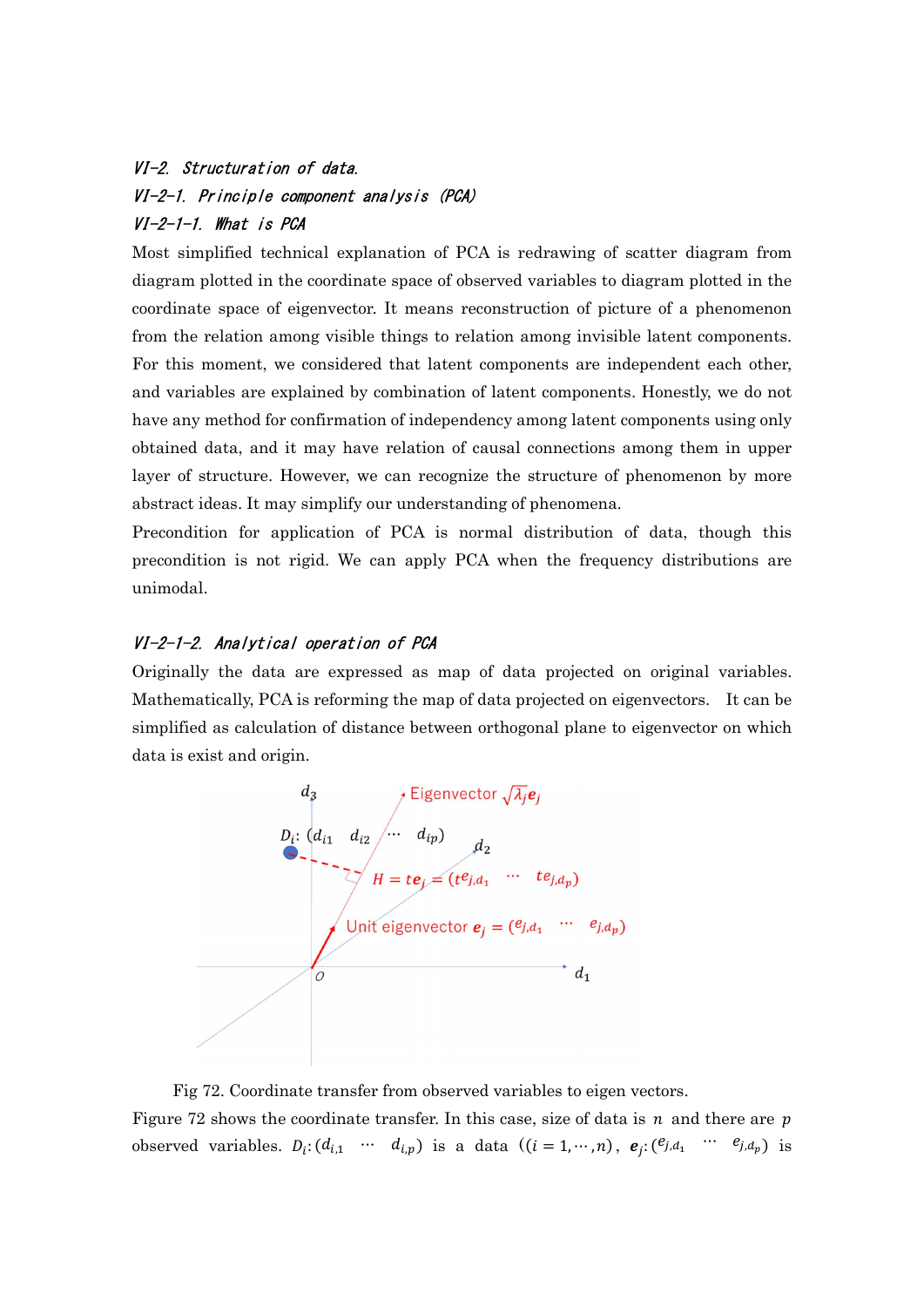unit eigenvector, and H:is foot of perpendicular from origin.  $\overrightarrow{OH}$  is eigenvector of which length is  $t$ . In this figure, the author shows the eigenvector j (principal component j) of which length is standard deviation as  $\sqrt{\lambda_j}e_j$ .

Vector 
$$
\overrightarrow{OH} = te_j = (te_{j,x_1} \cdots te_{j,x_p})
$$
  
\nVector  $\overrightarrow{HD_i} = (d_{i,1} - te_{j,x_1} \cdots d_{i,p} - te_{j,x_p})$   
\n $\overrightarrow{HD_i} \perp \overrightarrow{OH}$ 

Inner prodduct  $\overrightarrow{HD_i} \cdot \overrightarrow{OH} = 0$ 

$$
(d_{i,1} - te_{j,x_1} \cdots d_{i,p} - te_{j,x_p})\binom{te_{j,d_1}}{te_{j,d_p}} = td_{i,1}e_{j,d_1} - t^2e_{j,d_1}^2 + \cdots + td_{i,p}e_{j,d_p} - t^2e_{j,d_p}^2
$$
  

$$
= t\left(d_{i,1}e_{j,d_1} - te_{j,d_1}^2 + \cdots + d_{i,p}e_{j,d_p} - te_{j,d_p}^2\right)
$$
  

$$
= t\left(d_{i,1}e_{j,d_1} + \cdots + d_{i,p}e_{j,d_p} - t\left(e_{j,d_1}^2 + \cdots + e_{j,d_p}^2\right)\right)
$$
  

$$
= t\left(d_{i,1}e_{j,d_1} + \cdots + d_{i,p}e_{j,d_p} - t\right)
$$
  

$$
\therefore e_j \text{ is unit vector}
$$
  

$$
e_{j,d_1}^2 + \cdots + e_{j,d_p}^2 = 1
$$
  

$$
t\left(t - d_{i,1}e_{j,d_1} + \cdots + d_{i,p}e_{j,d_p}\right) = 0
$$
  

$$
t = 0 \text{ or } t = d_{i,1}e_{j,d_1} + \cdots + d_{i,p}e_{j,d_p}
$$

From prior condition

 $t\neq 0$ 

So,

$$
t = d_{i,1}e_{j,d_1} + \dots + d_{i,p}e_{j,d_p}
$$

This is principle component score of principle component of  $j$  of data  $i$ .

$$
PCS_{i,j} = t_{ij} = d_{i,1}e_{j,d_1} + \dots + d_{i,p}e_{j,d_p}
$$

From this we can make following table.

### Principle component score

|                | PC <sub>1</sub> | PC <sub>2</sub> | $\cdots$ | PCp         |
|----------------|-----------------|-----------------|----------|-------------|
| Data           |                 |                 |          |             |
|                | $PCS_{1,1}$     | $PCS_{1,2}$     | $\cdots$ | $PCS_{1,p}$ |
| $\overline{2}$ | $PCS_{2,1}$     | $PCS_{2,2}$     | $\ldots$ | $PCS_{2,p}$ |
| $\vdots$       | $\ddot{\cdot}$  | ÷               | ٠.       | ÷           |
| п              | $PCS_{n,1}$     | $PCS_{n,2}$     | $\ldots$ | $PCS_{n,p}$ |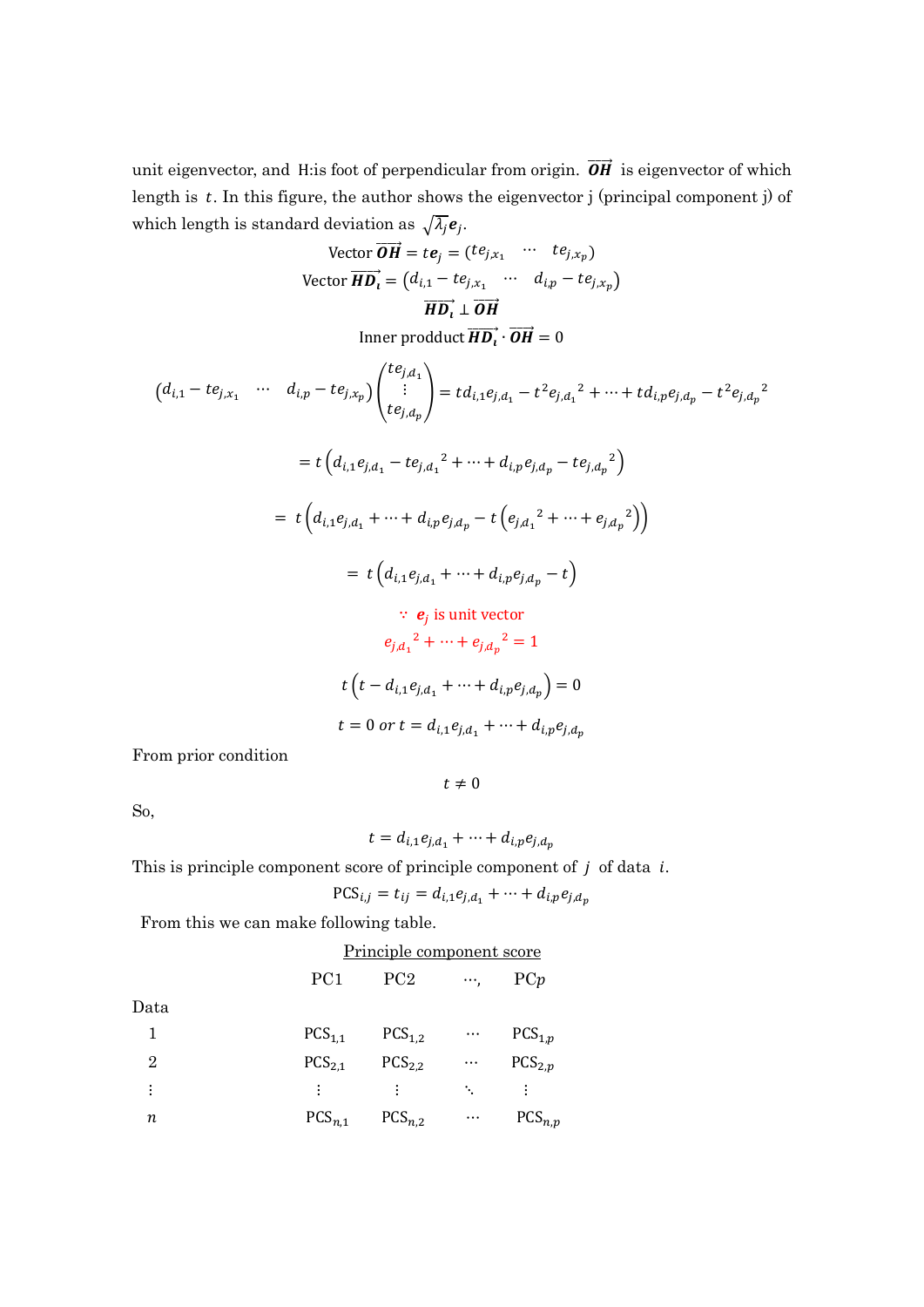We can draw scatter diagram taking 2 or three PC as orthogonal axes. This is PCA.

#### VI-2-1-3. Diagonalization of variance covariance matrix and PCA.

There two different methods in PCA. Meaning and interpretation of the results are different between two methods. The eigenvectors of variance covariance matrix are used in one method, and the eigenvectors of correlation matrix is used in the other method. Both variance covariance matrix and correlation matrix are symmetric and quadratic form. We use space geometry of quadratic form and nature of symmetric matrix in PCA. Quadratic matrixes are equation of oblique hyperelliptic in multidimensional space when the matrix is positive definite, and the eigenvalues are expressing axes of hyperelliptic. This was explained in V-2-4. Here we use the character of symmetric matrix that we can use transposed matrix  $(P^T)$  as inverse matrix  $(P^{-1})$  of diagonalizing matrix  $(P)$  in diagonalization of symmetric matrix  $(V-2-2)$ 

More concretely, we can express this nature as follow using equation

General operation of diagonalization

$$
P^{-1}VP=\Lambda
$$

In case when  $V$  is quadratic form,

$$
\boldsymbol{P}^T = \boldsymbol{P}^{-1}
$$

we can diagonalize symmetric matrix  $V$  as follow

$$
P^T VP = \Lambda
$$

From definition of variance covariance matrix

$$
V = DDT
$$

$$
PTVP = PTDDTP = (PTD)(PTD)T
$$

$$
P^T D = \begin{pmatrix} e_1^T \\ e_2^T \\ \vdots \\ e_p^T \end{pmatrix} \begin{pmatrix} d_{11} & d_{21} & \cdots & d_{n1} \\ d_{12} & d_{22} & \cdots & d_{n2} \\ \vdots & \vdots & \ddots & \vdots \\ d_{1p} & d_{2p} & \cdots & d_{np} \end{pmatrix}_{p \times n}
$$
  
= 
$$
\begin{pmatrix} e_{11} & \cdots & e_{j1} & \cdots & e_{p1} \\ \vdots & \ddots & \vdots & \ddots & \vdots \\ e_{1k} & \cdots & e_{jk} & \cdots & e_{pk} \\ \vdots & \ddots & \vdots & \ddots & \vdots \\ e_{1p} & \cdots & e_{jp} & \cdots & e_{pp} \end{pmatrix} \begin{pmatrix} d_{11} & d_{21} & \cdots & d_{n1} \\ d_{12} & d_{22} & \cdots & d_{n2} \\ \vdots & \vdots & \ddots & \vdots \\ d_{1p} & d_{2p} & \cdots & d_{np} \end{pmatrix}_{p \times n}
$$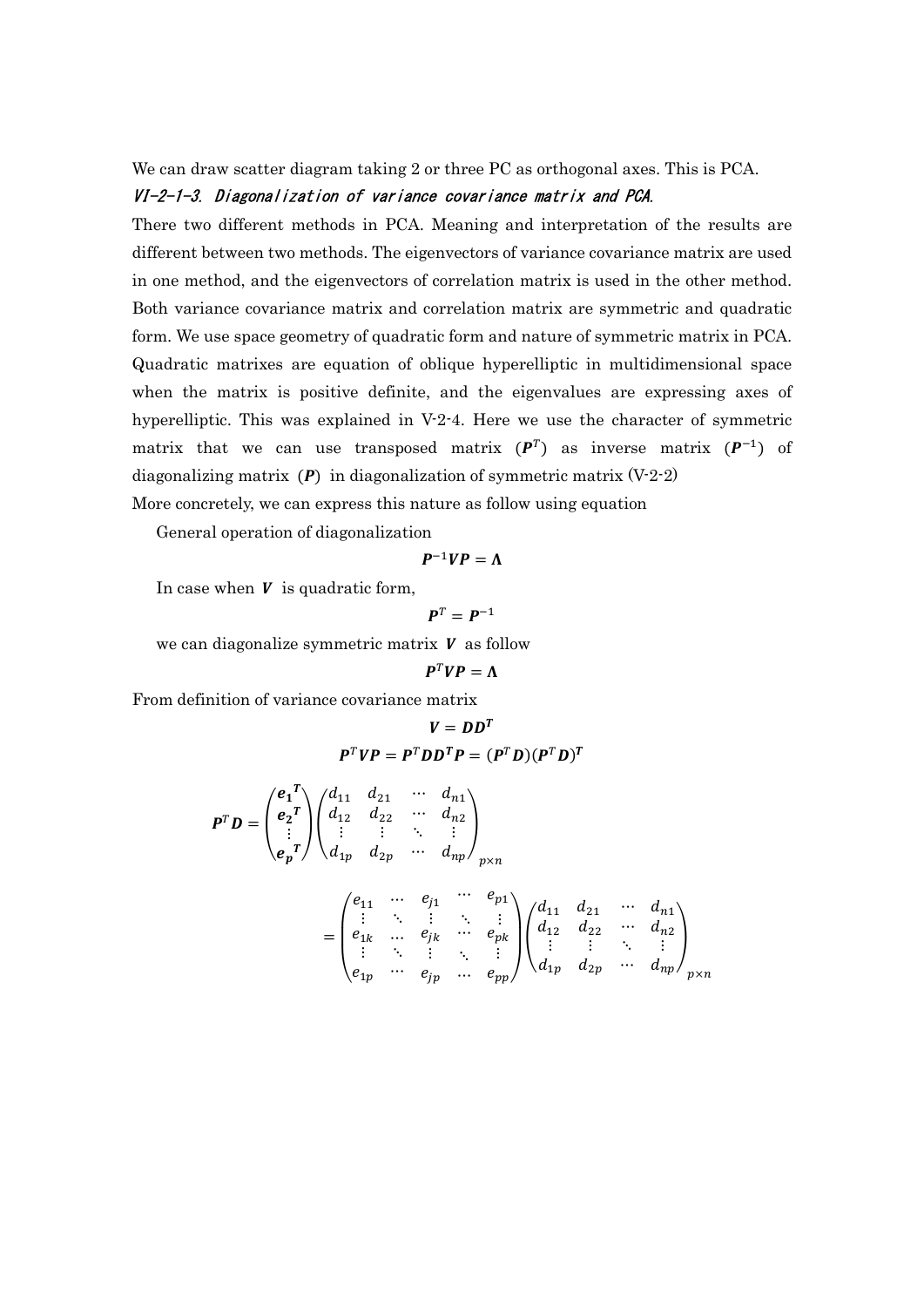$$
= \begin{pmatrix} \sum_{j=1}^{p} e_{j1} d_{1j} & \sum_{j=1}^{p} e_{j1} d_{2j} & \cdots & \sum_{j=1}^{p} e_{j1} d_{nj} \\ \sum_{j=1}^{p} e_{j2} d_{1j} & \sum_{j=1}^{p} e_{j2} d_{2j} & \cdots & \sum_{j=1}^{p} e_{j2} d_{nj} \\ \vdots & \vdots & \ddots & \vdots \\ \sum_{j=1}^{p} e_{jp} d_{1j} & \sum_{j=1}^{p} e_{jp} d_{2j} & \cdots & \sum_{j=1}^{p} e_{jp} d_{nj} \\ \end{pmatrix}_{p \times n}
$$

When we rewrite  $e_{jk}d_{ij}$  as  $d_{i,j}e_{j,k}$ ,  $t_{ik} = d_{i,j} e_{k,d_1} + \dots + d_{i,p} e_{k,d_p} = \sum_{j=1}^p e_{jk} d_{ij} = \text{PCS}_{i,k}$ (distance from hyperplane orthogonal to eigenvector including point  $d$ .)

$$
P^T D = \begin{pmatrix} t_{11} & t_{21} & \cdots & t_{n1} \\ t_{12} & t_{22} & \cdots & t_{n2} \\ \vdots & \vdots & \ddots & \vdots \\ t_{1p} & t_{2p} & \cdots & t_{np} \end{pmatrix}_{p \times n} = (t_1 \quad t_2 \quad \cdots \quad t_n)
$$
  
\n
$$
t_i = \begin{pmatrix} t_{i1} \\ t_{i2} \\ \vdots \\ t_{ip} \end{pmatrix} = \begin{pmatrix} PCS_{i,1} \\ PCS_{i,2} \\ \vdots \\ PCS_{ip} \end{pmatrix}
$$
  
\n
$$
D^T P = (P^T D)^T = \begin{pmatrix} t_{11} & t_{12} & \cdots & t_{1p} \\ t_{21} & t_{22} & \cdots & t_{2p} \\ \vdots & \vdots & \ddots & \vdots \\ t_{n1} & t_{n2} & \cdots & t_{np} \end{pmatrix}_{n \times p} = \begin{pmatrix} t_1^T \\ t_2^T \\ \vdots \\ t_2^T \end{pmatrix}
$$
  
\n
$$
P^T VP = P^T D D^T P = \begin{pmatrix} t_{11} & t_{21} & \cdots & t_{n1} \\ t_{12} & t_{22} & \cdots & t_{n2} \\ \vdots & \vdots & \ddots & \vdots \\ t_{1p} & t_{2p} & \cdots & t_{np} \end{pmatrix}_{p \times n} \begin{pmatrix} t_{11} & t_{12} & \cdots & t_{1p} \\ t_{21} & t_{22} & \cdots & t_{2p} \\ t_{21} & t_{22} & \cdots & t_{2p} \\ \vdots & \vdots & \ddots & \vdots \\ t_{n1} & t_{n2} & \cdots & t_{np} \end{pmatrix}_{n \times p}
$$
  
\n
$$
= \begin{pmatrix} \sum_{i=1}^{n} t_{i1}^2 & \sum_{i=1}^{n} t_{i1} t_{i2} & \cdots & \sum_{i=1}^{n} t_{i1} t_{i1} \\ \sum_{i=1}^{n} t_{i2} t_{i1} & \sum_{i=1}^{n} t_{i2}^2 & \cdots & \sum_{i=1}^{n} t_{i2} t_{i1} \\ \vdots & \vdots & \ddots
$$

Eigenvectors are orthogonal each other, and projection of data to eigenvectors are orthogonal each other among eigenvectors.

$$
\sum_{i=1}^{n} t_{ij} t_{ik} = \delta_{jk} \sum_{i=1}^{n} t_{ij} t_{ik}
$$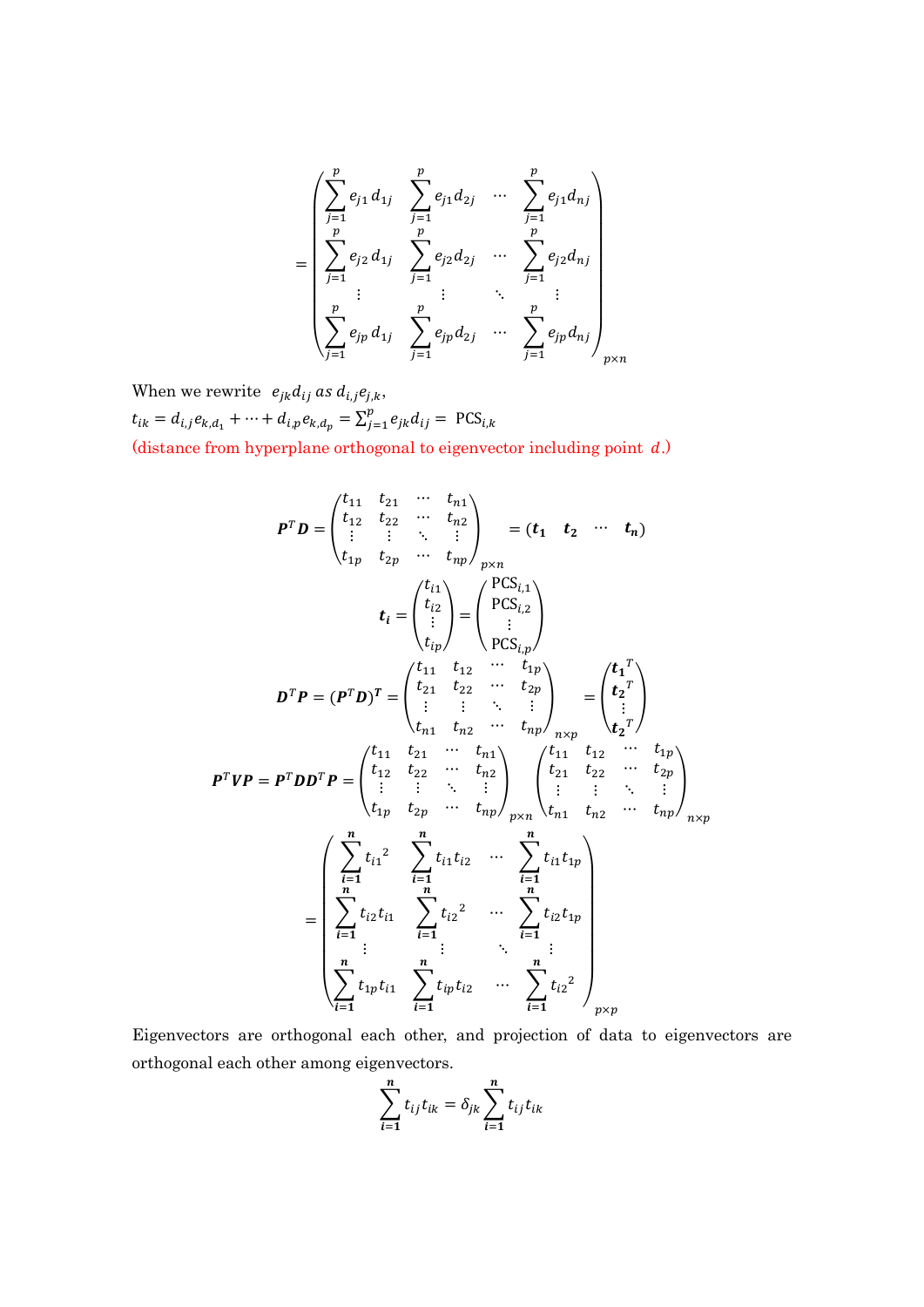$$
\delta_{jk} = \begin{Bmatrix} 1 & (j = k) \\ 0 & (j \neq k) \end{Bmatrix}
$$

$$
\delta_{jk} \text{ is Kronecker's delta}
$$

$$
\mathbf{P}^T \mathbf{V} \mathbf{P} = \mathbf{P}^T \mathbf{D} \mathbf{D}^T \mathbf{P} = = \begin{pmatrix} \lambda_1 & 0 & \cdots & 0 \\ 0 & \lambda_2 & \cdots & 0 \\ \vdots & \vdots & \ddots & \vdots \\ 0 & 0 & \cdots & \lambda_p \end{pmatrix}_{p \times p}
$$

Therefor  $\lambda_i$  is sum of square of PC<sub>i</sub> (SS of eigenvector i).

### VI-2-1-4. Notation of results of PCA.

One of the meaning of PCA is aggregation of data. PCA gives same number of PC as number of variables in original data. Several PCs have larger variation than original variances data and several PCs have smaller variances than original variances. We do not need to consider the impact of PCs which have weak influence to the phenomenon. For this reason, we have to select important PCs at first. In of the criteria of the selection is contribution ratio of principle component to total valiance. Variance of PC is λ, and total variance is trace of diagonalized matrix: sum of diagonal elements of diagonalized matrix.

$$
V_{total} = \sum_{j=1}^{p} \lambda_j
$$

Contribution ratio Cumulative contribution ratio

|                 | $V_{total}$                   | $\boldsymbol{V}_{total}$                     |
|-----------------|-------------------------------|----------------------------------------------|
| PCp             | $\lambda_p$                   | $\lambda_1 + \lambda_2 + \cdots + \lambda_p$ |
|                 | ፡                             |                                              |
| PC <sub>2</sub> | $\frac{\lambda_2}{V_{total}}$ | $\frac{\lambda_1+\lambda_2}{V_{total}}$      |
| PC1             | $\lambda_1$<br>$V_{total}$    | $\lambda_1$<br>$V_{total}$                   |

When we want to explain the 70% of mechanism of phenomena, we pick up principle components included in 0.7 cumulative contribution ratio, and we consider the other principle component as meaningless fluctuation. This judgement is simple, though it is too mechanical. When several similar contributions exist around 0.7 cumulative contribution ratio, we debate which principle component should be cut off. Another method for selection of principle component is scree plot. Scree plot is a method to draw line graph of eigenvalue in descending order as shown in figure 73.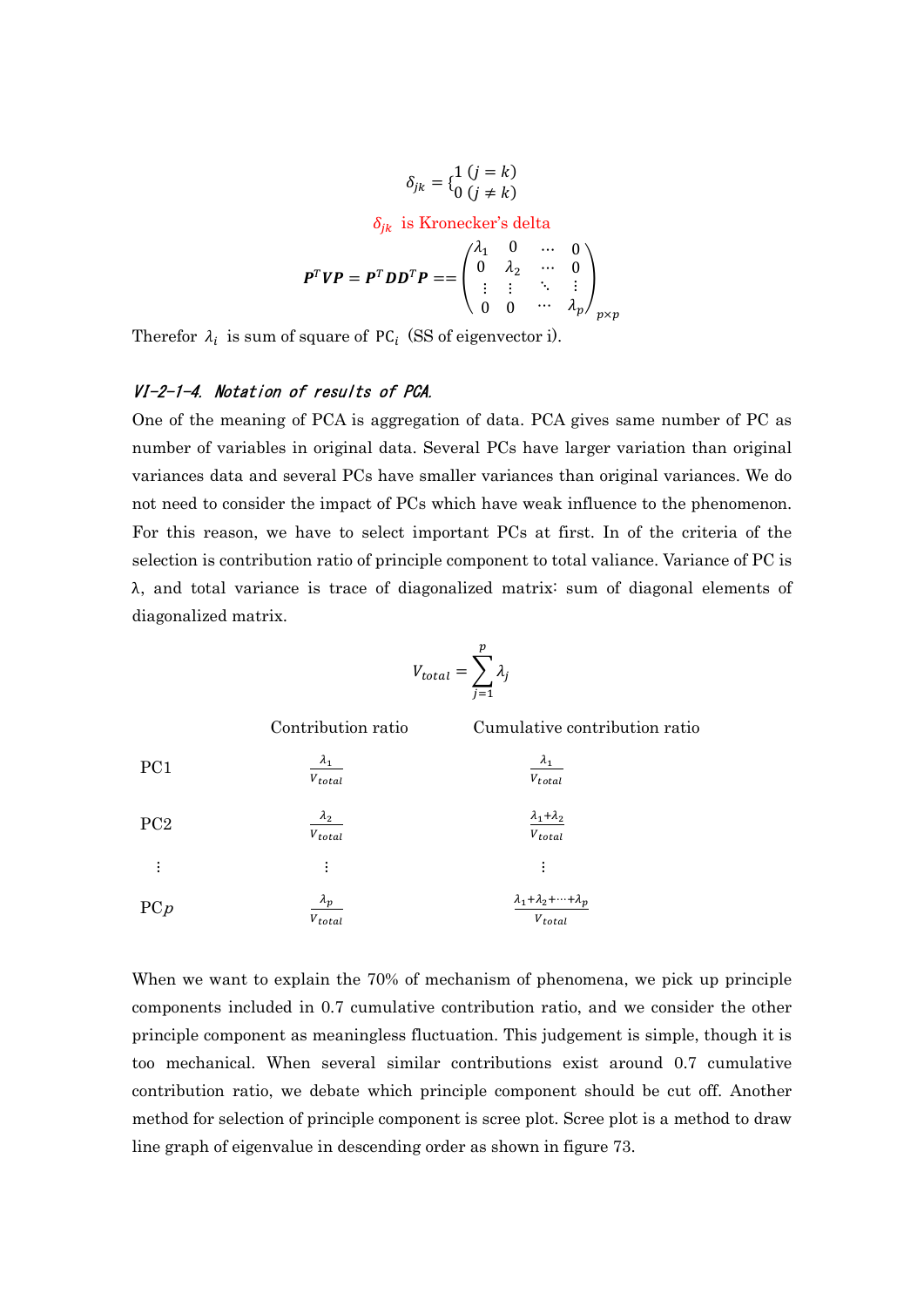

Fig. 73 Scree plot of variances.

We call this figure as scree plot. We can observe large difference between PC4 and PC5. This point is scree and we cut of PC after PC5.

This selection method includes ambiguities. When we started PCA from correlation matrix, we can make more mathematical discussion.



Fig. 74. Scree plot of variances in PCA started from correlation matrix.

When we started PCA from correlation matrix, variances of all variables are 1. PCA reallocates variances of original variables to PCs, though the average is still 1. This means that PCs which have variance higher than 1 have strong relation to absorb variances, and PCs which have variance lower than 1 have week relation to the phenomena. We select PCs which have variance larger than 1 (See figure 74).

Actually, opened soft wares for public use have additional functions for support of interpretation of the result. Most commonly used indicator for interpretation of meaning of PSs is principle component loading. This indicator means strength of interaction between principle component and observed variable.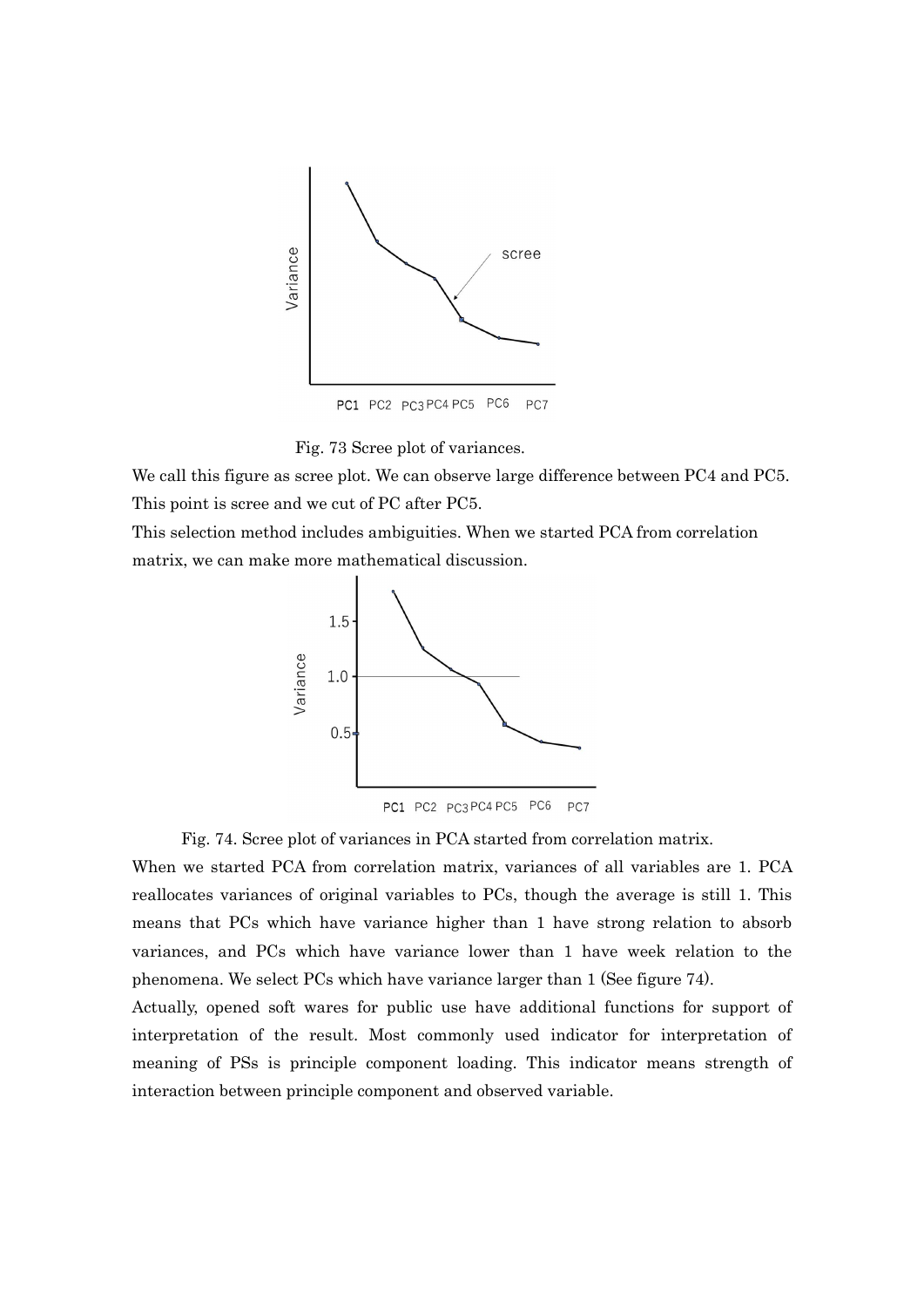

 Fig75. Inner product between eigenvector and observed variable and correlation coefficient.  $(k = 1, \cdots p)$ 

We take an eigenvector and vector of a variable as shown in figure 75. We fix the length of the vector as root of eigenvalue and S. Actually, we do not need to fix the length of eigenvector to be  $\sqrt{\lambda_j}$ . It can be any arbitrary real number, because the relation between vector correlation coefficient and correlation efficient is cosine of angle of two vectors. Here, the author selects  $\sqrt{\lambda_j}$  for the connection to principal component loading. There two definition is inner product of vector.

$$
\mathbf{V}_1 \cdot \mathbf{V}_2 = [\mathbf{V}_1] [\mathbf{V}_2] \cos \theta = (v_{1,1} \cdots v_{1,n}) (v_{2,1} \cdots v_{2,n})^T
$$
  
Here,  $\mathbf{V}_1 = (v_{1,1} \cdots v_{1,n}), \mathbf{V}_2 = (v_{2,1} \cdots v_{2,n})$ 

And, correlation coefficient of  $V_1$  and  $V_2$  is  $\cos\theta$ 

In the case of eigenvector and vector of a variance shown in figure 75,

$$
\sqrt{\lambda_j} S \cos \theta_{j,k} = \left(\sqrt{\lambda_j} e_{j,d_1} \quad \cdots \quad \sqrt{\lambda_j} e_{j,d_p}\right) \begin{pmatrix} 0 \\ \vdots \\ S \\ \vdots \\ 0 \end{pmatrix} = S \sqrt{\lambda_j} e_{j,d_k}
$$
\n
$$
\cos \theta = e_{j,d_k}
$$

Correlation coefficient is  $e_{j,d_j}$ ,

Definition of principal component loading (PCL) is magnitude of correlation of an observed variable to eigenvector. When we express the magnitude as portion of correlated area in the standard length of principal component.

$$
\text{PCL}_{j,k} = \sqrt{\lambda_j} r_{j,k} = \sqrt{\lambda_j} e_{j,d_k}
$$

We can make following table

# Principle component loading

$$
PC1 \tPC2 \t\cdots, \tPCp
$$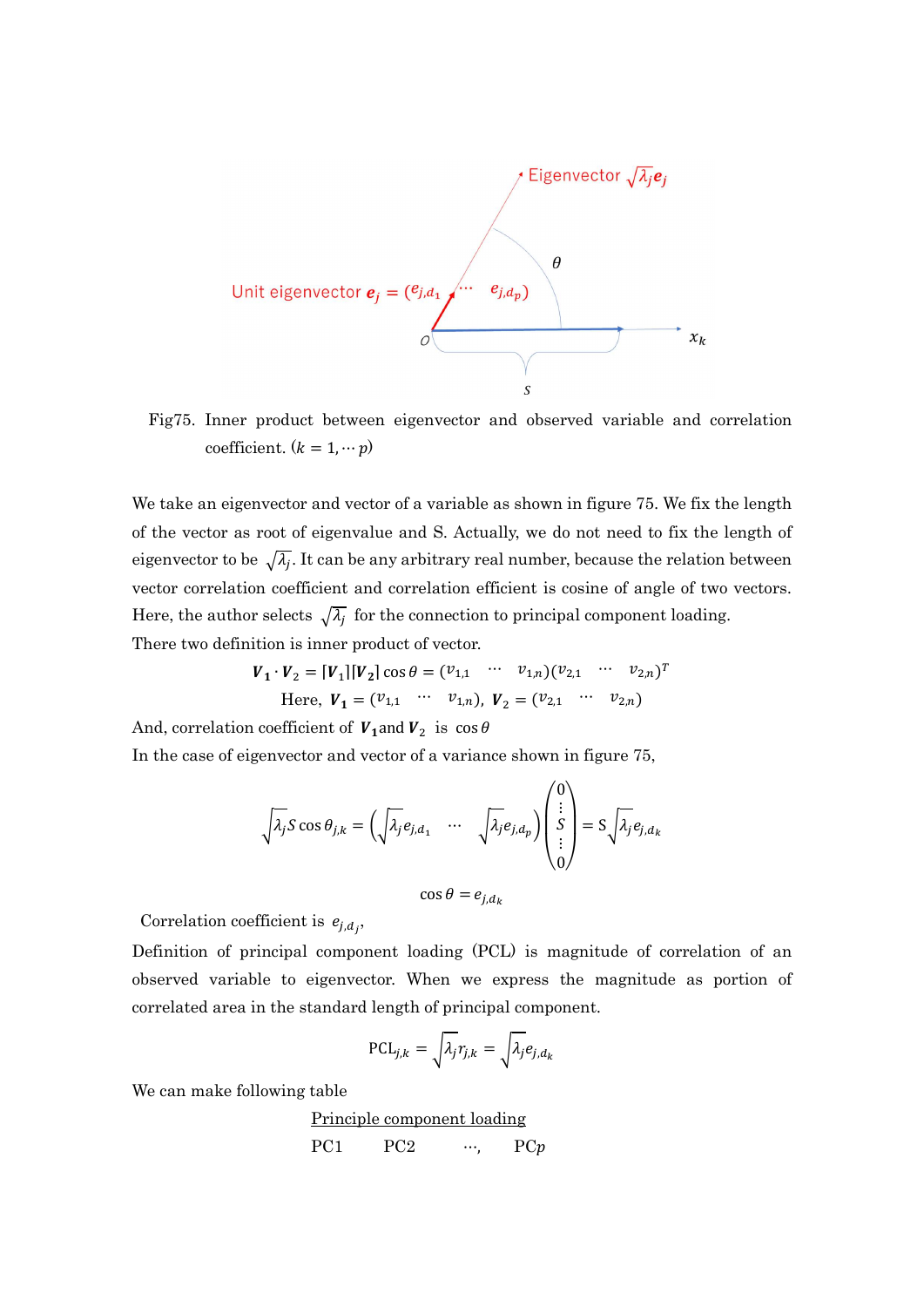S.D  $\sqrt{\lambda_1}$   $\sqrt{\lambda_2}$  …  $\sqrt{\lambda_p}$ 

Variable

| Variable 1                | $\sqrt{\lambda_1 e_{1,d_1}} \sqrt{\lambda_2 e_{2,d_1}} \cdots$ |          | $\sqrt{\lambda}_{p}e_{p,d_{1}}$ |
|---------------------------|----------------------------------------------------------------|----------|---------------------------------|
| Variable 2                | $\sqrt{\lambda_1e_{1,d_2}} \sqrt{\lambda_2e_{2,d_2}}$          | $\ldots$ | $\sqrt{\lambda_p}e_{p,d_2}$     |
| $\mathcal{L}=\frac{1}{2}$ | 电子电子 医单位 医心包                                                   |          | $\sim 1000$ km s $^{-1}$        |
| Variable p                | $\sqrt{\lambda_1}e_{1,d_p}$ $\sqrt{\lambda_2}e_{2,d_p}$        |          | $\sqrt{\lambda_p}e_{p,d_p}$     |

We can understand relation between principle component and variables from this table, though we have to consider meaning of comparison among  $\sqrt{\lambda_i}$  among principle components. If our data include data measured by different minimum units,  $\sqrt{\lambda_i}$  is larger in the data measured by smaller minimum unit. More theoretically, variances in a variable are different among variable. It may be no meaning to compare the importance of principle component among principle components which have different variance. There two methods in PCA. One is method to use eigenvalue of variance and covariance matrix and the other is method to use eigenvalue of correlation matrix. Two methods provide different result, because former method uses unstandardized data, and second method uses standardized data.

The purpose of analysis is different between the two methods. If we cannot neglect difference of variance among principle components. It is better to make following table.

 Correlation matrix of PCs and variables  $PC1$   $PC2$  …,  $PCp$  Variable Variable 1  $e_{1,d_1}$  $e_{2,d_1}$  $e_{p,d_1}$ Variable 2  $e_{1,d_2}$  $e_{2,d_2}$  $\cdots$   $e_{p,d}$  ⋮ ⋮ ⋮ ⋱ ⋮ Variable  $p$   $e_{1,d_p}$  $e_{2,d_n}$  $\cdots$   $e_{p,d_n}$ 

As in the explanation in calculation procedure,  $e_{j,x_k}$  is correlation coefficient.

$$
e_{j,d_k}=r_{jk}\,
$$

One of the visualization methods of the table is to make following figure. The circle is a section of hypersphere at  $PCa - PCb$  plane. The radius of the sphere is 1. V<sub>c</sub> is projection of vector of variable c of which length is standard deviation. The coordinate of  $Vc$  is correlations with PC $a$  and PC $b$ 

$$
Vc=(r_{ac} \quad r_{bc})
$$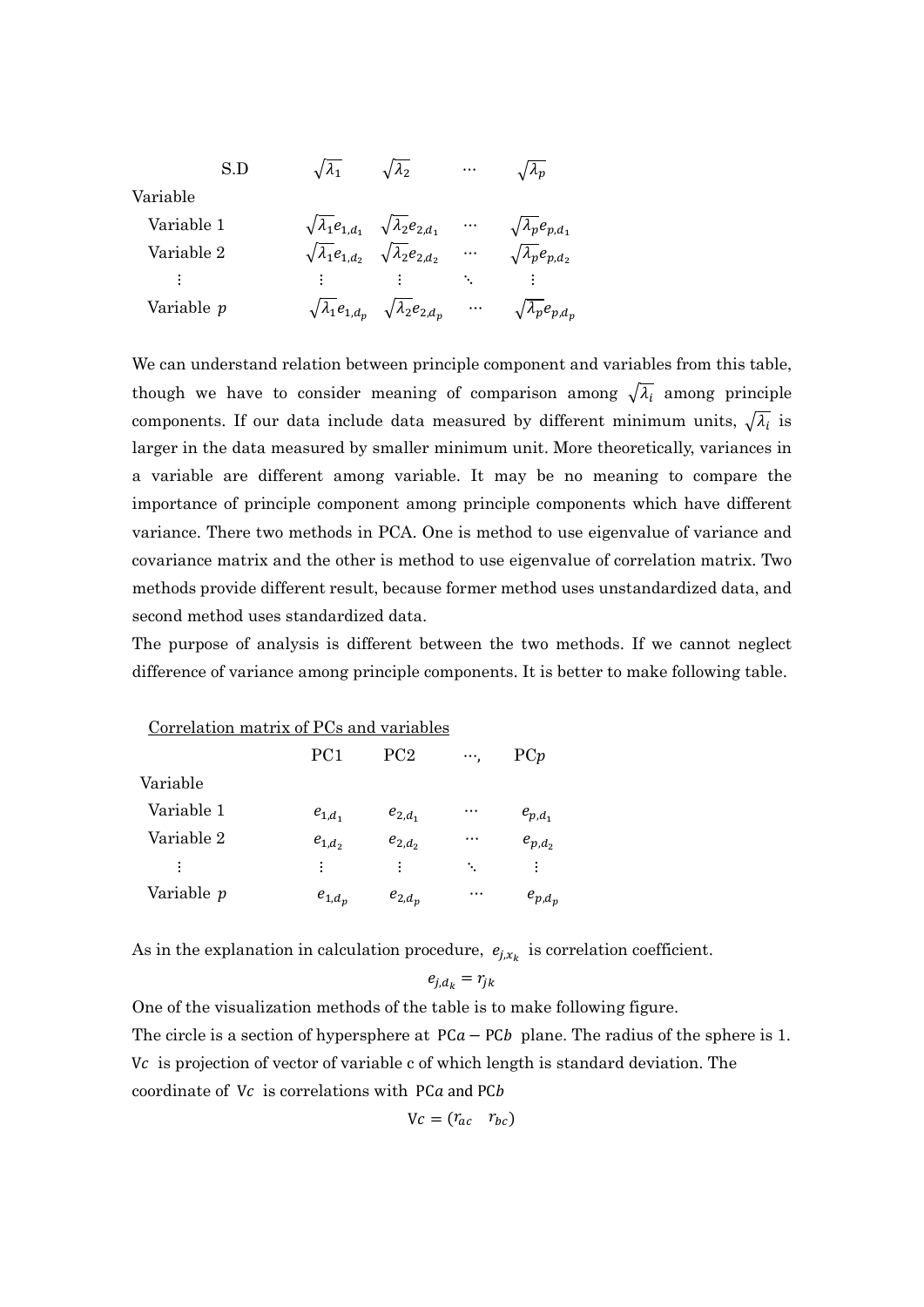

Fig. 76. Visualization of contribution ratio of principle component to variables  $|\overrightarrow{OVC}|^2 = r_{ac}^2 + r_{bc}^2$  $|\overrightarrow{OVc}| = \sqrt{r_{ac}^2 + r_{bc}^2}$ 

 $|\overrightarrow{OVC}|^2$  is contribution ratio of PCa and PCb. When Vc is completely explained only by the relation with  $PCa$  and  $PCb$ ,

$$
\left|\overrightarrow{\text{OVc}}\right|^2 = r_{ac}^2 + r_{bc}^2 = 1
$$

and

$$
\left|\overrightarrow{\text{OVc}}\right| = \sqrt{r_{ac}^2 + r_{bc}^2} = 1
$$

The length of  $|\overrightarrow{OVc}|$  in the figure is around 0.8. The contribution ratio of PCa and PCb is  $0.8<sup>2</sup> = 0.64$ . this means that more than half of variance of Vc can be explained in the relation with  $P$ Ca and PCb. We can conclude that  $P$ Ca and PCb are major component of Vc, and the contributions of  $PCa$  and  $PCb$  are nearly the same. Vd is closer to the circle, though the value of  $r_{ad}$  is small. From this we can estimate that Vd is mainly related with PCb. Ve is also exist near the circle and the value of  $r_{ae}$  is negative and  $r_{be}$  is small. From this, we can estimate that Ve is inversely related with PCa. The distance from the origin to Vf is short. That means Vf has little relation with PCa and PCb. Possibly, vector Vf has slope in the orthogonal direction to the PC $a$  – PCb plane. We have to make another section of hypersphere by selecting other combination of PCs.

Simplest method of interpretation of result is to draw projection of vector of original variables in the scatter diagram on the plane of two PCs. For comparison we fix the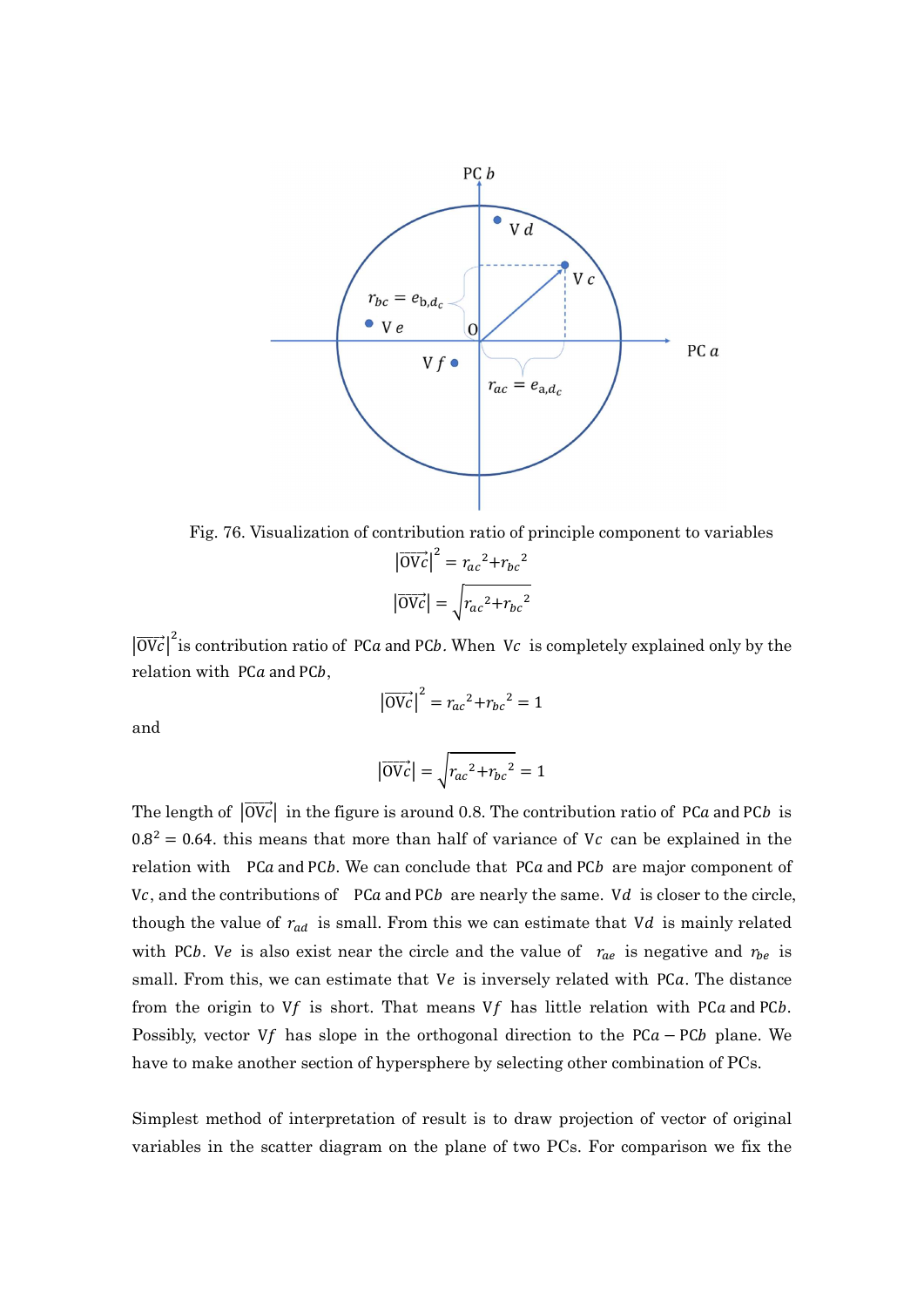length of vector of original variables as standard deviation.



Fig 77. Projection of vector on the axis of  $x_k$  to vector of PCs.

Calculation procedure of the projection (Figure 77) is the same as coordinate transfer from observed variables to eigenvectors. The length of the vector is  $\sigma_k$ . This means that the coordinate of D is  $(0 \cdots \sigma_k \cdots 0)$ .

$$
\overrightarrow{DH} = (te_{j,d_1} \cdots te_{j,d_p}) - (0 \cdots \sigma_k \cdots 0) = (te_{j,d_1} \cdots te_{j,d_k} - \sigma_k \cdots te_{j,d_p})
$$
\n
$$
\overrightarrow{OH} \cdot \overrightarrow{DH} = 0
$$
\n
$$
e_j \cdot \overrightarrow{DH} = 0
$$
\n
$$
e_j \cdot \overrightarrow{DH} = 0
$$
\n
$$
\vdots
$$
\n
$$
(e_{j,d_1} \cdots e_{j,d_p}) \begin{pmatrix} te_{j,d_1} \\ te_{j,d_k} \\ \vdots \\ te_{j,d_p} \end{pmatrix} = 0
$$
\n
$$
t \left(e_{j,d_1}^2 + \cdots + e_{j,d_p}^2\right) - \sigma_k e_{j,d_k} = 0
$$
\n
$$
t = \sigma_k e_{j,d_k}
$$
\n
$$
\therefore e_{j,x_1}^2 + \cdots + e_{j,x_p}^2 = 1
$$
\nConsequently, we can make following table.\n
$$
PC
$$

| Variable       | PC <sub>1</sub>     | PC <sub>2</sub>                               |          | $\cdots$ PCk                           | $\cdots$ PCp         |
|----------------|---------------------|-----------------------------------------------|----------|----------------------------------------|----------------------|
| Variable 1     |                     | $\sigma_1 e_{1,d_1} \quad \sigma_1 e_{2,d_1}$ |          | $\cdots$ $\sigma_1 e_{k,d_1}$ $\cdots$ | $\sigma_1 e_{p,d_1}$ |
| Variable 2     | $\sigma_2e_{1,d_2}$ | $\sigma_2 e_{2,d_2}$                          | $\cdots$ | $\sigma_2 e_{k,d_2}$                   | $\sigma_2 e_{p,d_2}$ |
| $\mathbb{R}^2$ |                     | 电子电子电子 医心包 医心包 医心包 医心脏                        |          |                                        |                      |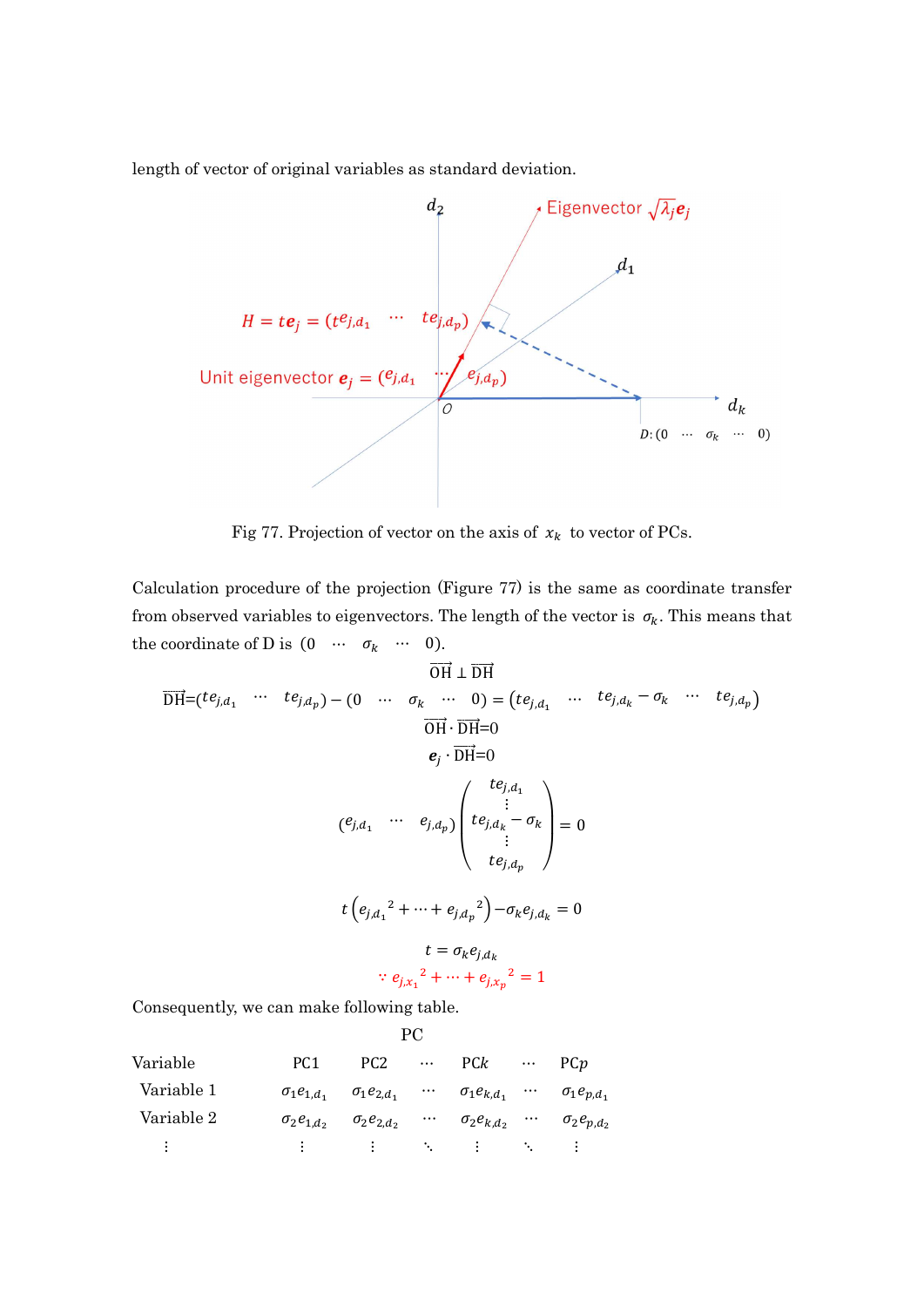| Variable k            | $\sigma_k e_{1,d_k}$ $\sigma_k e_{2,d_k}$ | $\cdots$ | $\sigma_k e_{k,d_k}$ | $\sigma_k e_{p,d_k}$ |
|-----------------------|-------------------------------------------|----------|----------------------|----------------------|
| and the first part of | 이 중에서 이 중에 있는 것이 없는 것 같아. 이 중에            |          |                      |                      |
| Variable p            | $\sigma_p e_{1,d_p}$ $\sigma_p e_{2,d_p}$ | $\cdots$ | $\sigma_p e_{k,d_p}$ | $\sigma_p e_{p,d_p}$ |

We can project vectors of the variables of which length is standard deviation in the scatter diagram on the plane of selected two PCs. When we select PC1-PC2 plane for the projection of data, the coordinate of arrowhead of the vectors are as follow.

Variable 1:  $(\sigma_1 e_{1,d_1} \quad \sigma_1 e_{2,d_1})$ Variable 2:  $(\sigma_2 e_{1,d_2} \quad \sigma_2 e_{2,d_2})$  ⋮ ⋮ Variable k:  $(\sigma_k e_{1,d_k} \quad \sigma_k e_{2,d_k})$  ⋮ ⋮ Variable *p*:  $(\sigma_p e_{1,d_p} \quad \sigma_p e_{2,d_p})$ 



Fig 78. Example of scatter diagram with projection of vector of original variables.

Figure 78 shows an example of scatter diagram with projection of vector of original variables on coordinate of PC1-PC2. This procedure is similar as correspondence analysis. Putting this aside, direction of arrow of variable 1 and variable 2 are approximately same with direction of PC1. And the lengths are long. This means that the variables have high correlation with PC1. It is not always, though PC1 generally expresses something relating to magnitude of phenomenon or event, and qualitative character such as gap, ratio, instability, ambiguity and so on comes after PC2. When PC1 is expressing quantitative characters, variable 1 and variable 2 are indicating similar quantitative characters. These similarities are named internal consistency. Internal consistency is not so important concept in PCA. However, it is important concept in factor analysis (FA) particularly in questionnaire survey in psychological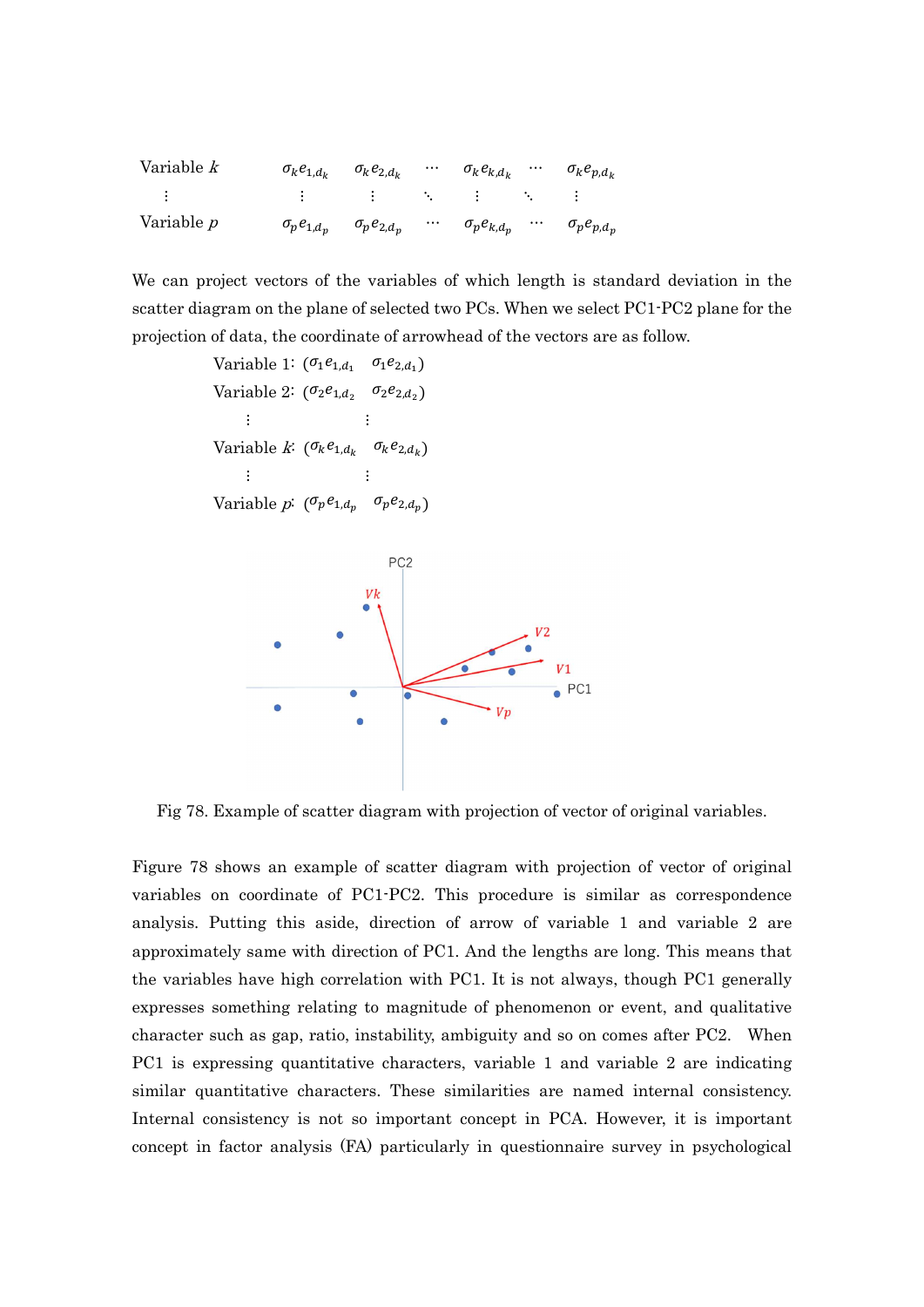research. When answers to plural number of questions have high correlation, the questions have higher internal consistency. This means that the questions have asked same content in different expression. This is important in psychology. However, internal consistency is negatively evaluated in other research fields, because replication of similar questions decreases the value of information. Internal consistency has been evaluated by Cronbach's  $\alpha$ . When we obtain high Cronbach's  $\alpha$ , we can consider to reduce of the number of variables by selection of a typical variable in next questionnaire survey for downsizing of questionnaire or inversely, making new synthetic variable by combining the variables to make more sensitive indicator using internal consistency.

## VI-2-1-5. Interpretation of results of PCA.

The readers can easily understand mathematical meaning of PCA. However, interpretation of results of PCA is sometimes difficult, and there are various explanations of what is PCA. It depends on purpose of analysis. Most general explanation of PCA is a method for aggregation of components composing dataset to several main components. However, generally, we can select representative components from all components using information and knowledges in our own discipline without PCA. Method for seeking latent factors exist in phenomena is another explanation of PCA. We sometimes can find mechanisms existing in the background of phenomena by PCA. However, such happy case is rare. Extracted components by PCA are generally too abstract to explain by verbalized causal laws. Result interpretation is easier in factor analysis (FA), particularly when we use oblique rotation. However, in early days of factor analysis, PCA was mainly used for extraction of factors, and PCA is used as default for extraction of factors for FA in SPSS. The reason why PCA was used for extraction of factor in early days is generally considered that extraction of factors by PCA is easier than other methods of factor extraction (calculation process is far shorter than other method) and PCA robustly gives result. Other methods sometimes give improper solution or do not converge. The author does not confirm his guess, though he is thinking that there is historic background. When we learn linear algebra, we can naturally notice that we can use diagonalization and spectral decomposition to explain the phenomena by rectangular component (independent factor). PCA gives its result by axes of components. The axes are rectangular and independent. However, meanings of the axes are often not understandable by terminology in our daily life. Sometimes it means something likes general mass or gaps among elements and so on. It quite natural to consider rotation of axes to fit more understandable vectors in our perception of each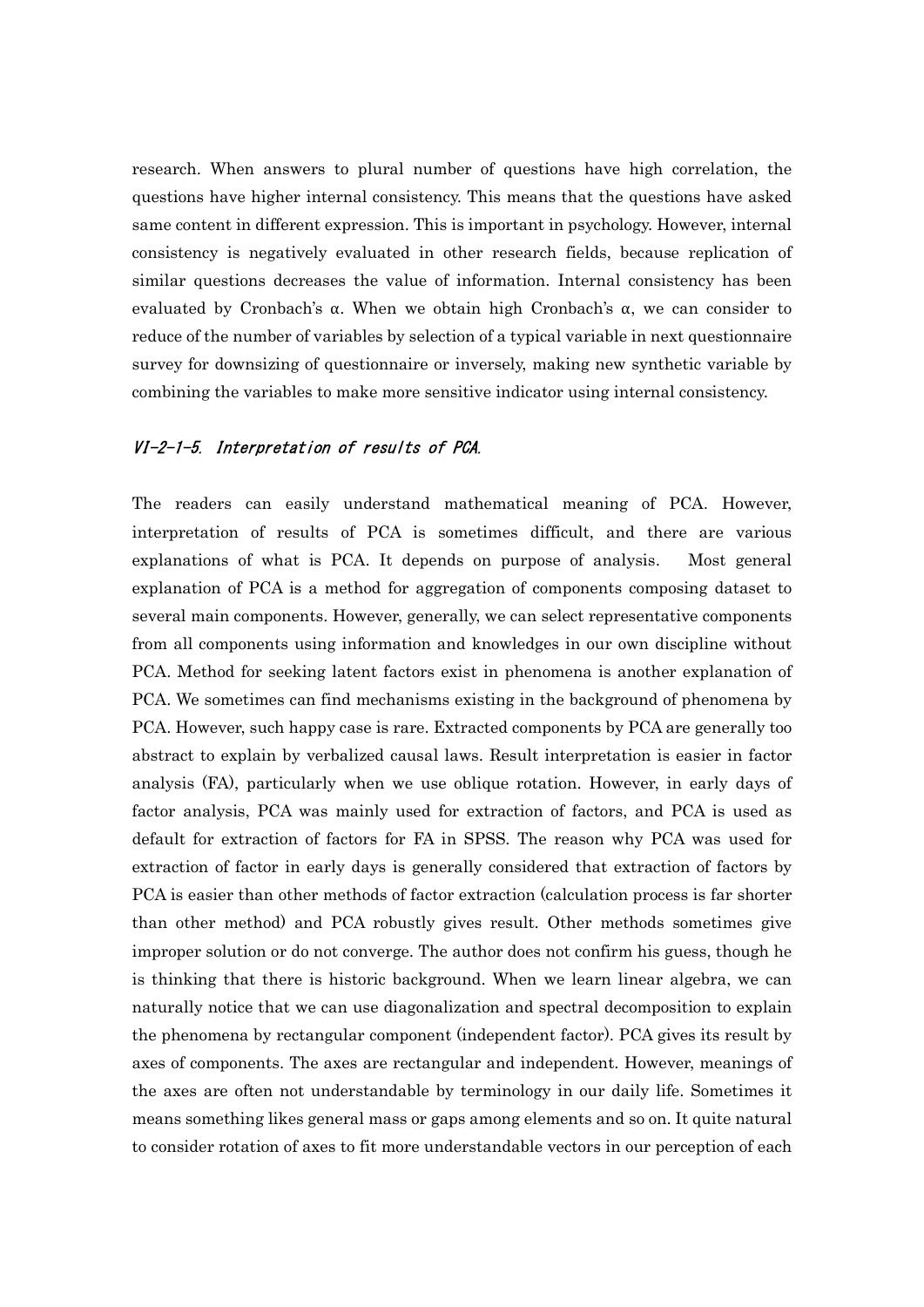scientific discipline or experiences in our daily life neglecting independency of components. Essence of FA is separation of sharing parts among variances from observed variances. When it is possible to extract sharing parts by any method, we do not need to keep diagonality among components. Machine power of computer enables successive approaches to reach solutions of separation and we do not need to keep diagonality in extraction of factors. Now a days, there are no direct relation between PCA and FA. However, PCA is still a portion of FA as a method of factor extraction. Moreover, PCA still has important roll as a method to understand structure of phenomena. The author is thinking that PCA is a method to relocate data in a multidimensional space to other space removing correlation among variables. This is spectral decomposition.

Distribution of organisms are determined by environment, and environmental physical factors are originally independent such as relation between temperature and salinity. However, when we measure salinity and temperature in coastal area, there is correlation in reality. When we measure the salinity and temperature from river mouth to offshore in summer season, temperature decrease with distance from the river mouth and salinity increase with the distance, as a result, temperature and salinity have clear correlation. Similarly, chemical environment such as phosphate and nitrate concentration have clear relation with salinity. Living organisms are adopted such combination of environmental factors. We cannot understand distribution of living organisms only by philosophy of simple reductionism. Element reduction philosophy may effectively work for understanding of physiological reaction of living organisms, though we cannot understand complex system such as behavior and evolution of living organisms by simple factor. In such case, we can use PCA for summary and understanding of phenomena. A common strategy for understanding of complex system is exhaustive accumulation of data including variables which probably has no relation to the phenomenon. As an example, when we want know the mechanism of distribution of fish species in a coastal area without prior information, we catch the fish in various place in the coastal area and record the biological data such as species name, number of individuals in the species, body weights, body length as well as chemical and physical environment data, water depth, salinity, water temperature, transparency, bottom condition, time of the sampling in the day and so on. Some variables have correlation and some have inverse correlation and the others have no relation. We cannot say this research method is well designed, though we need to start such visionless approach, when we lack prior information. This is not hypothesis verification. Some may say science should be hypothesis verification. This is misunderstanding. We cannot verify